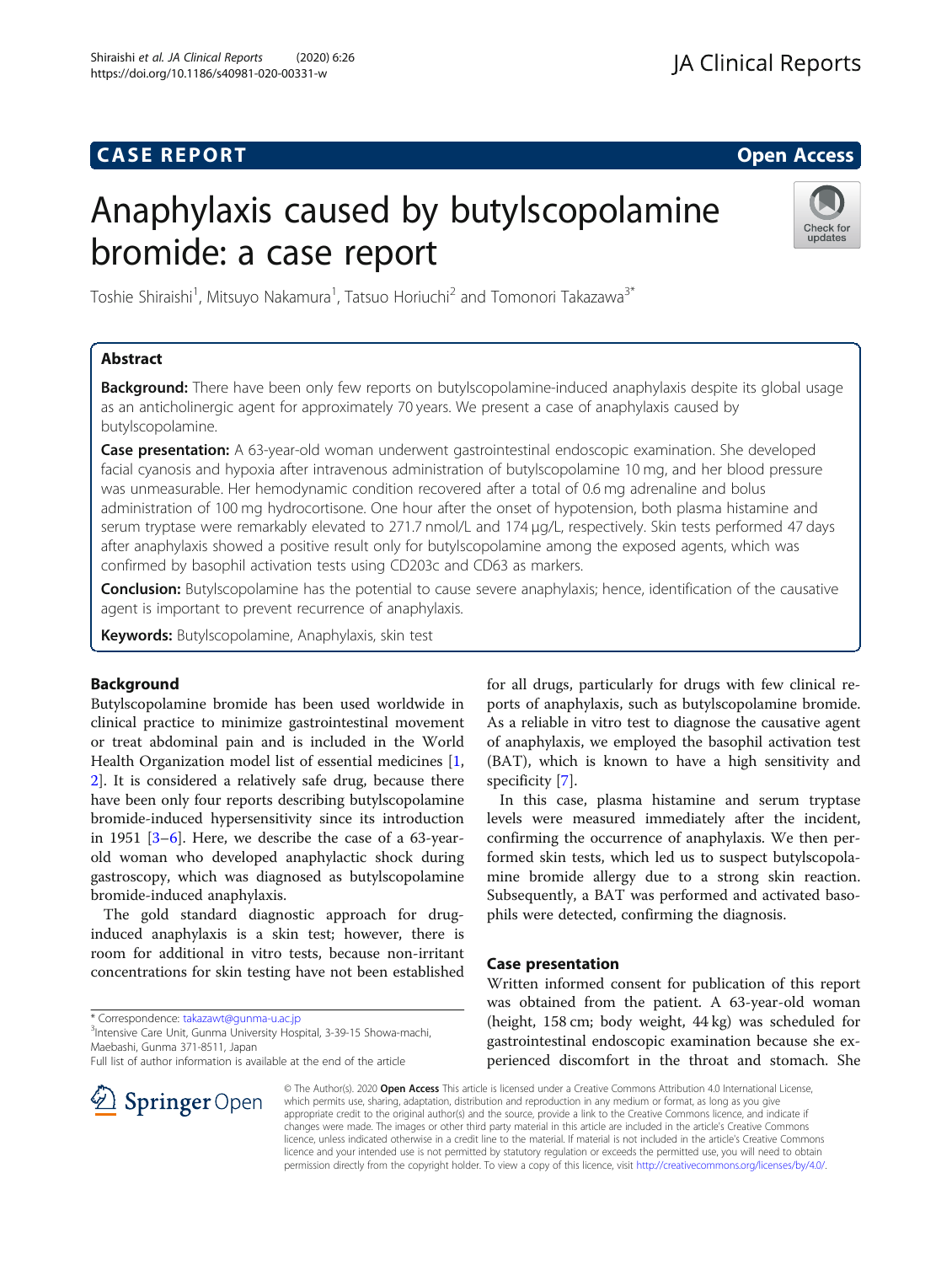had previously undergone gastrointestinal endoscopic examinations 8 and 15 years ago, the records of which showed that she had uneventfully received butylscopolamine bromide at both examinations. Her preexamination laboratory data were completely normal.

The events that occurred during endoscopic examination are summarized in chronological order, starting from the administration of butylscopolamine bromide (Table 1). After establishing intravenous access, she was pre-medicated with Pronase® (protease from Streptomyces griseus) and Gascon® (dimethicone) syrup orally, followed by application of an 8% lidocaine spray on her throat. Her blood pressure (BP), heart rate (HR), and peripheral blood oxygen saturation  $(SpO<sub>2</sub>)$  were 95/51 mmHg, 69 bpm, and 97%, respectively, at this time. The examination was initiated after intravenous administration of 10 mg butylscopolamine bromide to minimize gastrointestinal movement. Additionally, 0.2 mg flunitrazepam and 17.5 mg pethidine hydrochloride were administered intravenously for mild sedation. As her HR increased to 144 bpm and  $\mathrm{SpO}_2$  decreased to 82% 4 min after commencement of the examination, 4 L/min oxygen was supplied via her nose. However, her  $SpO<sub>2</sub>$  decreased further to 72% along with facial cyanosis, and her BP became unmeasurable. As the examination was almost completed, 0.2 mg flumazenil was administered. However, even after administration of flumazenil, the patient did not respond to her name being called or gentle shaking, and her  $SpO<sub>2</sub>$  became undetectable and BP remained unmeasurable. Immediately after announcement of a code blue, an anesthesiologist joined the treatment group and performed endotracheal intubation to secure her airway. After intravenous administration of 0.3 mg adrenaline, her BP recovered to 65/30 mmHg and  $SpO<sub>2</sub>$  improved to 90%. She was then transferred to the post-anesthesia care unit.

Her BP and  $SpO<sub>2</sub>$  gradually recovered after additional intravenous administration of 0.3 mg adrenaline, rapid infusion of 500 mL saline, and intravenous administration of 100 mg hydrocortisone. A continuous positive airway pressure of 5 cm  $H_2O$  at an FiO<sub>2</sub> of 50% was applied to assist her spontaneous respiratory efforts. Arterial gas measurements showed that  $PaO<sub>2</sub>$ ,  $PaCO<sub>2</sub>$ , and base excess were 197 mmHg, 49 mmHg, and 0.9 mmol/ L, respectively. Simultaneously, light skin rashes were observed on her body. Therefore, we suspected grade III anaphylaxis and collected a blood sample for measurement of plasma histamine and serum tryptase levels. Her cardiovascular condition stabilized at 2 h after the event and her trachea was extubated. Plasma histamine and

Table 1 Chronological presentation of the events that occurred during endoscopic examination

| Elapsed<br>time (min) | Events                                                                                                                                                                                                          | Vital signs and laboratory data                                                                                        |
|-----------------------|-----------------------------------------------------------------------------------------------------------------------------------------------------------------------------------------------------------------|------------------------------------------------------------------------------------------------------------------------|
| $-8$                  | Pronase® (protease from Streptomyces griseus) and Gascon® (dimethicone) syrup<br>were given orally as pre-medication.                                                                                           |                                                                                                                        |
| $-1$                  | The patient's throat was sprayed with 8% lidocaine.                                                                                                                                                             | HR 69 bpm, BP 96/51 mmHg, SpO <sub>2</sub> 97%                                                                         |
| 0                     | Butylscopolamine bromide 10 mg was administered intravenously to minimize<br>gastrointestinal movement. Flunitrazepam 0.2 mg and pethidine hydrochloride 17.5<br>mg were given intravenously for mild sedation. |                                                                                                                        |
| 1                     | Endoscopic examination commenced.                                                                                                                                                                               |                                                                                                                        |
| 6                     | Since facial cyanosis was observed, 4 L/min oxygen administration was started.                                                                                                                                  | HR 144 bpm, BP 70/42 mmHg, SpO <sub>2</sub> 82%                                                                        |
| 8                     | Endoscopic examination was stopped.                                                                                                                                                                             | HR 140 bpm, BP unmeasurable, SpO <sub>2</sub> 72%                                                                      |
| 10                    | Flumazenil 0.2 mg was administered and a code blue was called.                                                                                                                                                  | HR, SpO <sub>2</sub> and BP undetectable                                                                               |
| 12                    | The anesthesiologist arrived at the endoscopy center.                                                                                                                                                           |                                                                                                                        |
| 13                    | Endotracheal intubation was performed. Adrenaline 0.3 mg was administered<br>intravenously.                                                                                                                     |                                                                                                                        |
| 19                    | BP partially recovered and SpO2 transiently improved.                                                                                                                                                           | HR 132 bpm, BP 65/30 mmHg, SpO <sub>2</sub> 90%                                                                        |
| 27                    | The patient was transferred to the post-anesthesia care unit.                                                                                                                                                   |                                                                                                                        |
| 28                    | Additional adrenaline 0.3 mg was administered.                                                                                                                                                                  |                                                                                                                        |
| 37                    | A saline solution was rapidly infused, and hydrocortisone 100 mg was intravenously<br>administered. Spontaneous respiration was assisted with 5 cm H <sub>2</sub> O CPAP at an FiO <sub>2</sub><br>of 0.5.      | HR 125 bpm, BP 76/47 mmHg, SpO <sub>2</sub> 94%, PaO <sub>2</sub><br>197 mmHg PaCO <sub>2</sub> 49 mmHg, BE 0.9 mmol/L |
| 42                    | Light systemic skin rashes were observed on the patient's body.                                                                                                                                                 |                                                                                                                        |
| 57                    | Blood samples were collected to measure plasma histamine and serum tryptase<br>levels.                                                                                                                          | Histamine 271.7 nmol/L, tryptase 174 µg/L                                                                              |
| 77                    | The patient's trachea was extubated.                                                                                                                                                                            | HR 110 mmHg, BP 103/44 mmHg, SpO <sub>2</sub> 99%                                                                      |

HR heart rate, BP blood pressure,  $SpO<sub>2</sub>$  peripheral blood oxygen saturation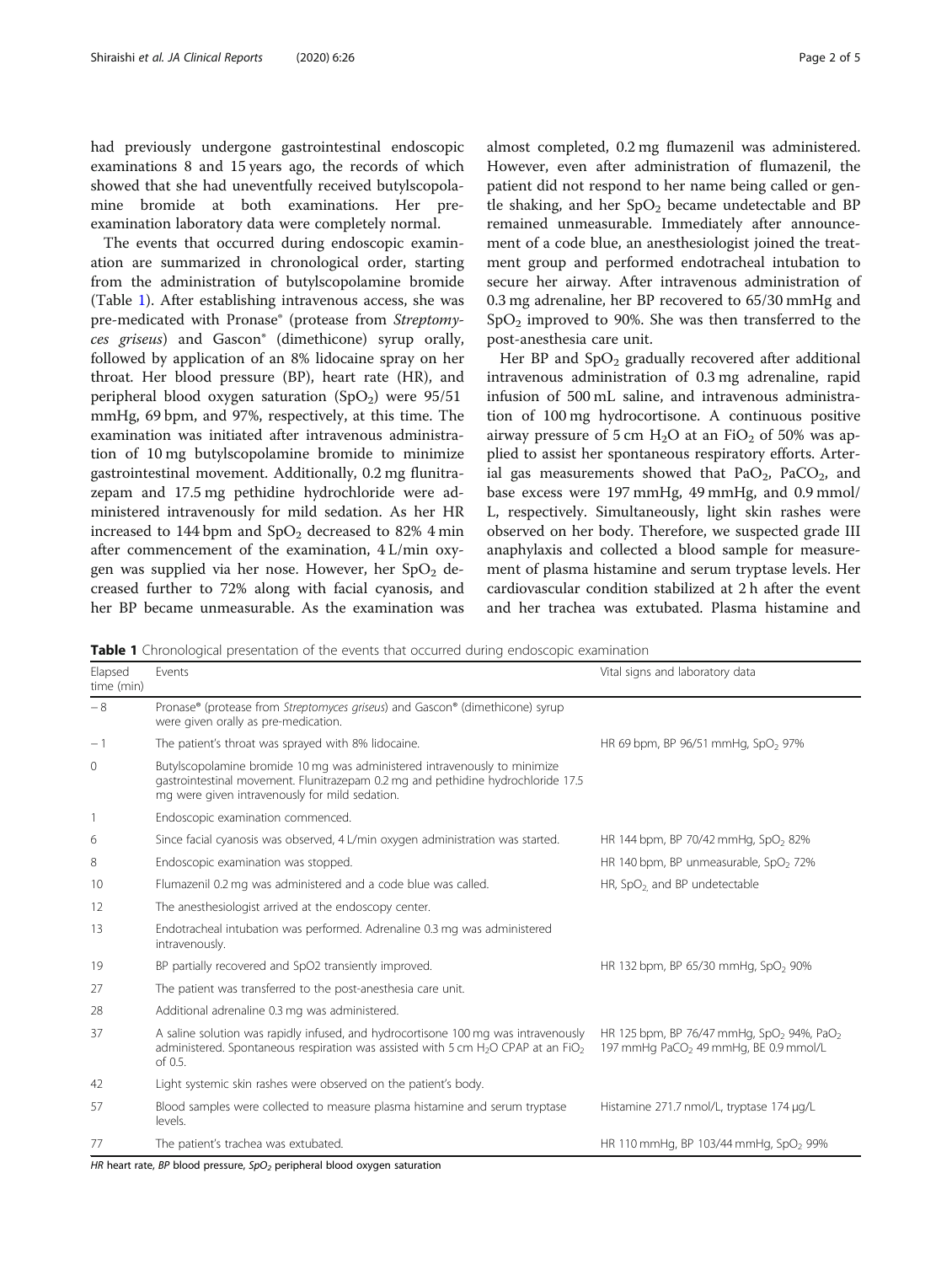serum tryptase levels at 1 h after the onset of shock were markedly elevated to 271.7 nmol/L and 174 μg/L, respectively. She was hospitalized to confirm the absence of relapse of symptoms, including biphasic anaphylaxis, and was discharged the subsequent day as her vital signs had stabilized.

Forty-seven days after the event, further examination was scheduled to identify the cause of anaphylaxis. She was informed about the diagnostic examinations and her consent was obtained. All the necessary drugs and equipment required for resuscitation were readily available. All the pharmaceutical agents to which she had been exposed during endoscopic examination were included in the skin test. Skin reactions were considered positive when the wheal diameter increased by 3 mm or more after 20 min  $[8, 9]$  $[8, 9]$  $[8, 9]$  $[8, 9]$ . Evaluation showed that skin prick tests were positive only to a 1:100 dilution (100 μg/ mL) of butylscopolamine bromide, which produced a 4 mm-diameter wheal, and erythema of 7-mm diameter (Table 2). Subsequently, we collected blood samples to perform the BAT after stimulation with butylscopolamine bromide, as detailed elsewhere [\[10](#page-4-0)–[12](#page-4-0)]. Briefly, CD203c and CD63 were used as markers to detect activated basophils using a flow cytometer (FACSCanto II; BD Bioscience, San Jose, CA). The patient's ratio of activated basophils was calculated and compared with that of a healthy male volunteer with no allergic skin test reaction to butylscopolamine bromide. The patient, but not the volunteer, demonstrated dose-dependent upregulation of CD203c and CD63 (Fig. [1](#page-3-0)). The patient's plasma histamine and serum tryptase levels were evaluated again on the same day as the BAT (47 days after the event) and were found to have returned to normal levels  $(6.3 \text{ nmol/mL}$  and  $2.1 \mu g/L$ , respectively).

## **Discussion**

Since the first case report in 1982, there are only four published reports of butylscopolamine bromide-induced allergic reactions  $[3-6]$  $[3-6]$  $[3-6]$  $[3-6]$  $[3-6]$ . Although one of them was fatal,

Table 2 Results of skin prick tests

| Drug             | Concentration of the<br>stock solution (mg/mL) | Judgment | Wheal<br>(mm) | Flare<br>(mm) |
|------------------|------------------------------------------------|----------|---------------|---------------|
| Histamine        | <b>NA</b>                                      | $^{+}$   | 3             | 3             |
| Saline           | <b>NA</b>                                      |          |               |               |
| Lidocaine        | 10                                             |          |               |               |
| Flunitrazepam    | $\mathcal{P}$                                  |          |               |               |
| Butylscopolamine | 10                                             | $^{+}$   | 4             | 7             |
| Dimethicone      | 20                                             |          |               |               |
| Pethidine        | 50                                             |          |               |               |
| Pronase          | 10                                             |          |               |               |

Histamine (10 mg/mL) and saline were used as positive and negative controls, respectively. For other drugs, we used a test solution in which the stock solution was diluted 100 times

the remaining three were mild reactions, with the appearance of only skin symptoms. In one case, the diagnosis was confirmed with skin prick and oral challenge tests, although such tests were not performed in the other cases, including the one that was fatal. The Japanese database on adverse drug reactions managed by the Pharmaceuticals and Medical Devices Agency contains information on 70 suspected cases of butylscopolamine bromide-induced hypersensitivity, but the available information is limited [[13](#page-4-0)]. Among these, 20 cases of anaphylaxis during gastrointestinal examinations, as in our case, have been reported. Although there were three fatal cases due to anaphylaxis, detailed information on these cases is not available  $[13]$  $[13]$  $[13]$ . Thus, there are only a few cases with a definitive diagnosis, even in those with severe anaphylaxis.

Of the several inflammatory mediators that are released in anaphylaxis, tryptase is most widely assessed in blood tests [\[14\]](#page-4-0). In our case, we found a marked increase in serum tryptase at 1 h after the reaction  $(174 \mu g/L)$ compared to the baseline level  $(2.1 \mu g/L)$ . Since an increase in serum tryptase at the time of a suspected reaction to above  $1.2 \times$  baseline +  $2 \mu g/L$  is considered clinically relevant [\[15](#page-4-0)], the results suggested the occurrence of a strong hypersensitivity reaction. Significant elevation of plasma histamine levels at 1 h after the reaction (271.7 nmol/L) compared to baseline levels (6.3 nmol/mL) also supported our diagnosis.

Although allergic reactions to butylscopolamine bromide are not rare [[13\]](#page-4-0), the diagnostic method has not been corroborated. In this case, we obtained a positive reaction in skin prick tests with 100 μg/mL butylscopolamine bromide, which is 200 times lower than a previously reported test concentration  $(20 \text{ mg/mL})$  [\[6](#page-3-0)]. It is known that the higher the drug concentration, the higher the false-positive rate; therefore, the test result in this case was considered most likely a true positive. Furthermore, the BAT was conducted in addition to the skin prick test; the results showed much higher basophil activation rates in the patient than those in a control (Fig. [1](#page-3-0)). Although it would be better to determine the maximum drug concentration that does not show false positive results in skin tests and the threshold to distinguish positive/negative responses for BATs, this is not always possible for drugs with only few clinical reports. As skin tests are recommended to be performed 4–6 weeks after the anaphylactic incident, the interval was too short to determine the optimal drug concentration for these skin tests [\[7](#page-3-0)]. Therefore, in the future, it is necessary to verify the optimal drug concentration needed for skin testing with butylscopolamine bromide.

We made a definitive diagnosis of butylscopolamine bromide-induced anaphylaxis using a combination of skin tests and BATs. Skin prick tests are the standard procedure to identify causative agents of allergy, but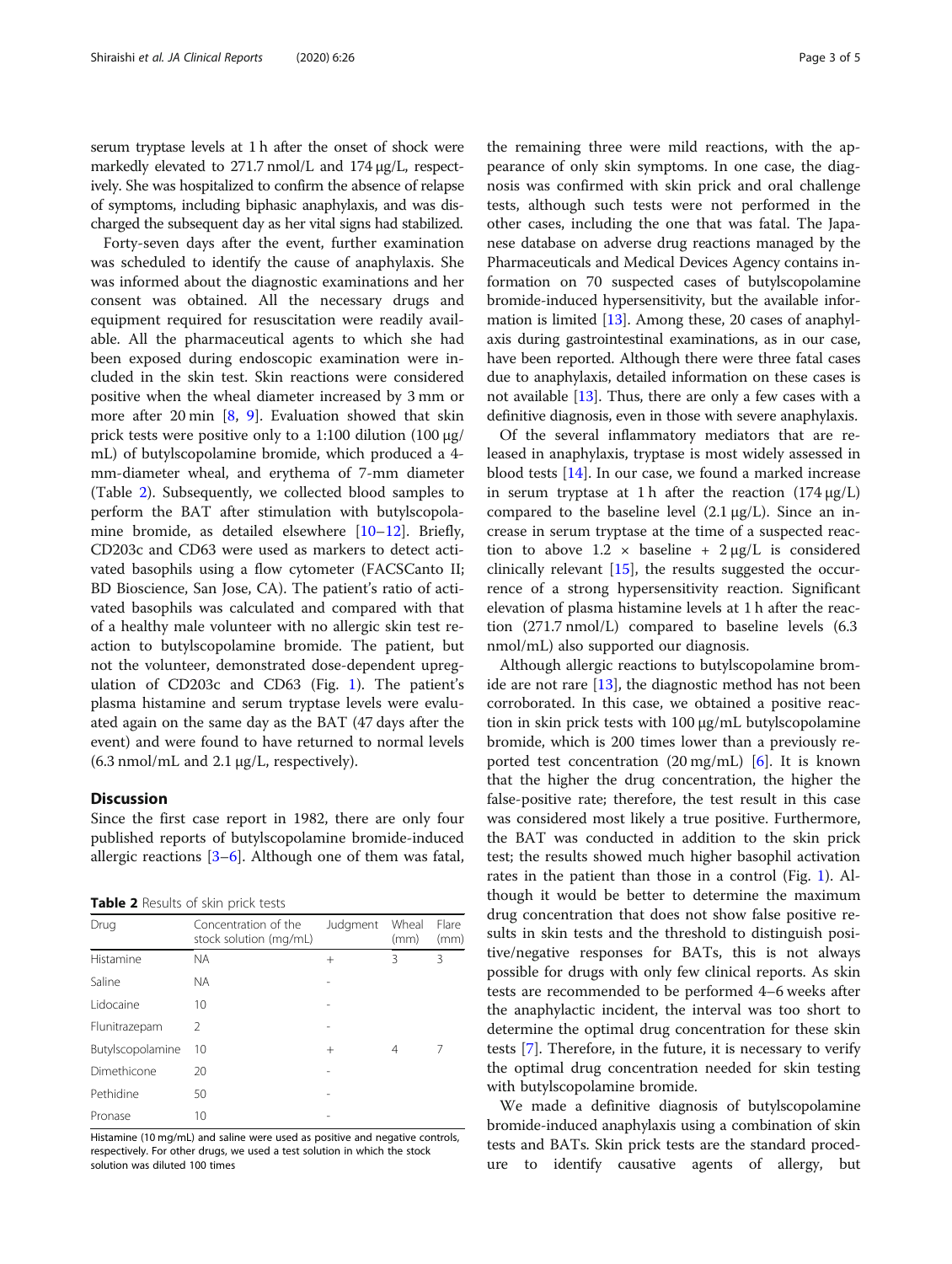

<span id="page-3-0"></span>

individual (open circles)

simultaneously performing the BAT strengthens the diagnosis by corroborating the results of skin tests, especially for drugs whose recommended concentrations for skin tests are unknown and are not listed in the guidelines.

Further, drug allergy reports should be made more open to the public to increase awareness about potential hypersensitivity. Our experience highlights the fact that any drug can cause severe anaphylaxis and that identification of the causative agent of anaphylaxis is important to prevent recurrence.

#### Abbreviations

BAT: Basophil activation test; BP: Blood pressure; HR: Heart rate; SpO2: Peripheral oxygen saturation

#### Acknowledgements

Editorial support, in the form of medical writing based on authors' detailed directions, collating author comments, copy editing, fact checking, and referencing, was provided by the professional editing companies Editage and Forte Science Communications.

### Authors' contributions

TS contributed to data collection and manuscript writing. MN contributed to data collection. TH contributed to study supervision and interpretation. TT contributed to manuscript writing and critical review of the manuscript. The author(s) read and approved the final manuscript.

#### Funding

This manuscript was supported by JSPS KAKENHI grant number 18K08809.

#### Availability of data and materials

Data relevant to this case report are not available for public access because of patient privacy concerns but are available from the corresponding author on reasonable request.

# Ethics approval and consent to participate

Not applicable.

#### Consent for publication

Informed consent for publication of this report was obtained from the patient using a form approved by the ethics committee of Yotsuya Medical Cube.

#### Competing interests

The authors declare that they have no competing interests.

### Author details

<sup>1</sup>Department of Anesthesia, Minimally Invasive Surgery Center, Yotsuya Medical Cube, 7-7 Niban-cho, Chiyoda-ku, Tokyo 102-0084, Japan. <sup>2</sup>Department of Anesthesiology, Gunma University Graduate School of Medicine, 3-39-22 Showa-machi, Maebashi, Gunma 371-8511, Japan. <sup>3</sup>Intensive Care Unit, Gunma University Hospital, 3-39-15 Showa-machi Maebashi, Gunma 371-8511, Japan.

# Received: 22 January 2020 Accepted: 31 March 2020 Published online: 08 April 2020

# References

- 1. Tytgfat GN. Hyoscine butylbromide: a review of its use in the treatment of abdominal cramping and pain. Drugs. 2007;67(9):1343–57.
- 2. Essential medicines. World Health Organization. [https://www.who.int/](https://www.who.int/medicines/publications/essentialmedicines/en/) [medicines/publications/essentialmedicines/en/](https://www.who.int/medicines/publications/essentialmedicines/en/). Accessed 19 January, 2017.
- 3. Ikegaya H, Saka K, Sakurada K, et al. A case of sudden death after intramuscular injection of butylscopolamine bromide. Legal Med. 2006; 8(3):194–7.
- 4. Treweeke P, Barrett NK. Allergic reaction to Buscopan. Br J Radiol. 1987; 60(712):417–5.
- 5. Robinson AC, Teeling M. Angioneurotic oedema and uriticaria induced by hyoscine butylbromide. Postgrad Med J. 1982;58(679):3126.
- 6. González-Mendiola R, Sánchez Fernández C, Prieto MP. Acute urticaria induced by hyoscine butylbromide. Allergy. 2004;59(7):787–8.
- 7. Ebo DG, Faber M, Elst J, et al. In vitro diagnosis of immediate drug hypersensitivity during Anesthesia: a review of the literature. J Allergy Clin Immunol Pract. 2018;6(4):1176–84.
- 8. Mertes PM, Malinovsky JM, Jouffroy L, et al. Reducing the risk of anaphylaxis during anesthesia: 2011 updated guidelines for clinical practice. J Investig Allergol Clin Immunol. 2011;21(6):442–53.
- 9. Brockow K, Garvey LH, Aberer W, et al. Skin test concentrations for systemically administered drugs -- an ENDA/EAACI Drug Allergy Interest Group position paper. Allergy. 2013;68(6):702–12.